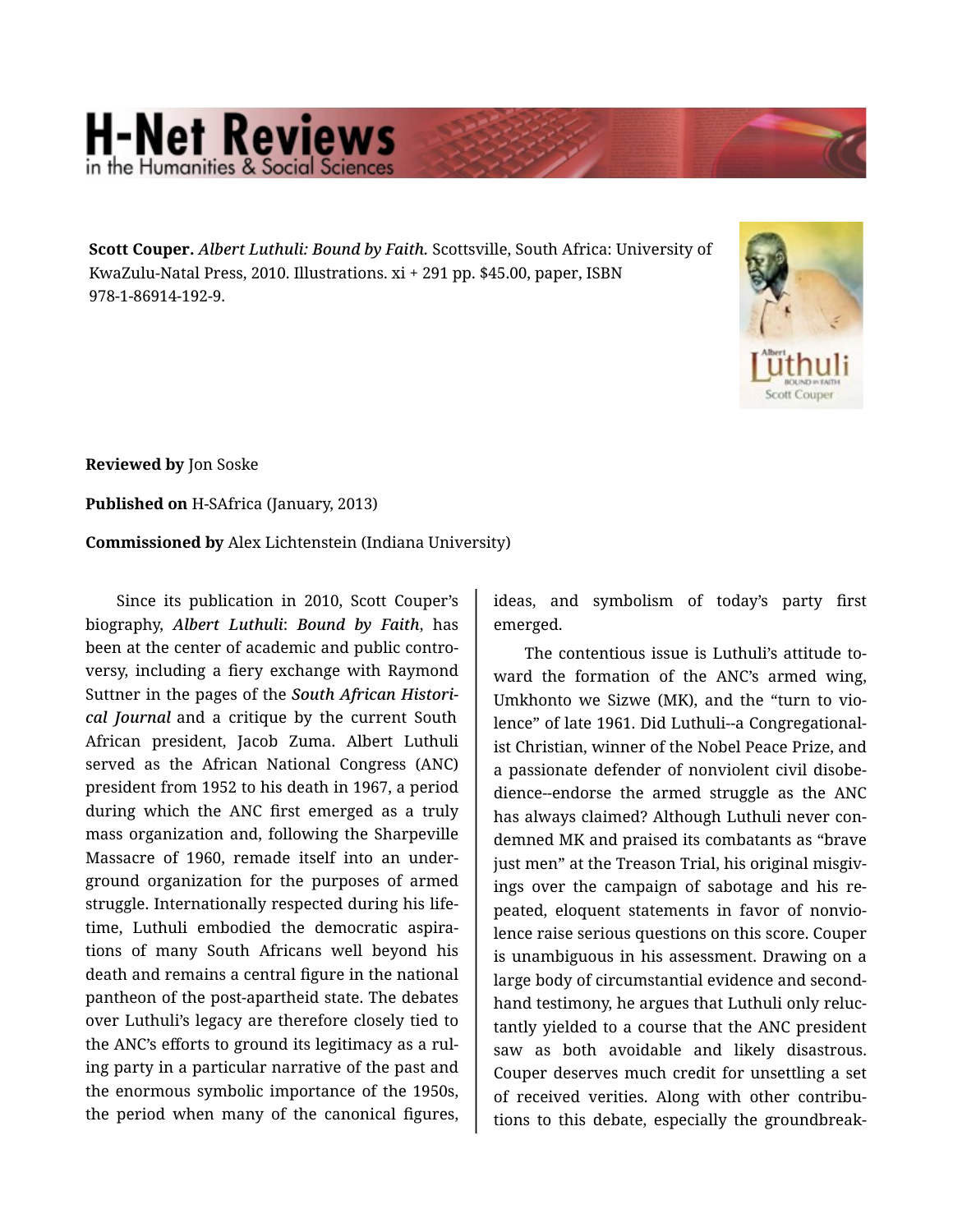*H-Net Reviews*

ing articles by Stephen Ellis and Paul Landau, *Bound by Faith* is a forceful reminder to South Africa's historians that a great deal remains un‐ known regarding even the most significant mo‐ ments in the anti-apartheid struggle.[1]

The first chapter of *Bound by Faith* explores the Luthuli family's strong grounding in Congre‐ gationalist Christianity; his own early education at the mission-run Edendale and Adams College (famed for training a significant section of Natal's African intelligentsia); and the contradictions of a church that oscillated between paternalism and forms of black autonomy. Couper is particularly insightful in showing how the church created a space for forms of interracial dialogue and men‐ torship that would heavily influence Luthuli's lat‐ er approach to race. The second chapter develops these same themes by looking at the central role of Christianity and Natal's powerful tradition of self-help organizations in shaping Luthuli's world‐ view. Couper insists that Luthuli's faith should not be seen merely as personal, but as absolutely cen‐ tral to his politics. Unfortunately, these chapters add very little to the published literature on the ANC in Natal during this period despite the exis‐ tence of such sources as the newspaper *Ilanga Lase Natal* and unpublished memoirs by Luthuli's close associates M. B. Yengwa and Jordan Ngubane. Couper emphasizes Luthuli's relation‐ ship with Christian whites at the expense of ex‐ ploring his positioning within the world of African nationalist politics.

The third and fourth chapters cover the peri‐ od from the March 18, 1960, Sharpeville Massacre to the launching of MK on December 16, 1961. This section contains an especially poignant de‐ scription of Luthuli's 1961 trip to Oslo to accept the Nobel Peace Prize, including a meditation on what the ANC president might have been thinking as he delivered a speech urging peace and Chris‐ tian understanding even while a section of the ANC was establishing an armed organization. Chapter 5 describes Luthuli's growing alienation

from the direction of the ANC, his increasing marginality within the organization, and his con‐ flicts with Nelson Mandela. A final, mournful sec‐ tion describes an ailing Luthuli's accidental death after being struck by a train on July 21, 1967. Re‐ viewing the witness reports and other documents, Couper makes a convincing case against the wide‐ ly held conviction that the apartheid government assassinated the ANC president.

*Bound by Faith* is passionately argued and contains important insights into its subject. None‐ theless, the volume is less a full biography than an extended brief for two related arguments: the centrality of the Christian faith to Luthuli's poli‐ tics and his purported rejection of the turn to armed struggle. Couper attempts to illuminate Luthuli's positions on these questions by tracing the development of his character and moral worldview from childhood onward. As a result, *Bound by Faith* relates each stage in Luthuli's life to what Couper sees as his stance during the late 1950s and early 1960s. Unfortunately, this tech‐ nique tends to overwrite Luthuli's multifaceted bi‐ ography in terms of future events, while introduc‐ ing Couper's own conclusions as established in ad‐ vance.

This circularity feeds into a second aspect of the text: Couper's tendency to ventriloquize on Luthuli's behalf. At several of the book's most crit‐ ical moments, Couper presents Luthuli's opinions on specific matters without providing quotations or references. It is impossible for the reader to evaluate these passages. They appear to be the au‐ thor's own speculations regarding what Luthuli *might* have thought based on his estimation of Luthuli's character and the overall context. In many cases, these interpretations are compelling. But they obscure a significant methodological problem. Couper relies on a contradictory body of sources produced in conditions of state repression and underground political organization. In the face of this forensic difficulty, he appeals to his own reconstructions in order to judge the reliabil‐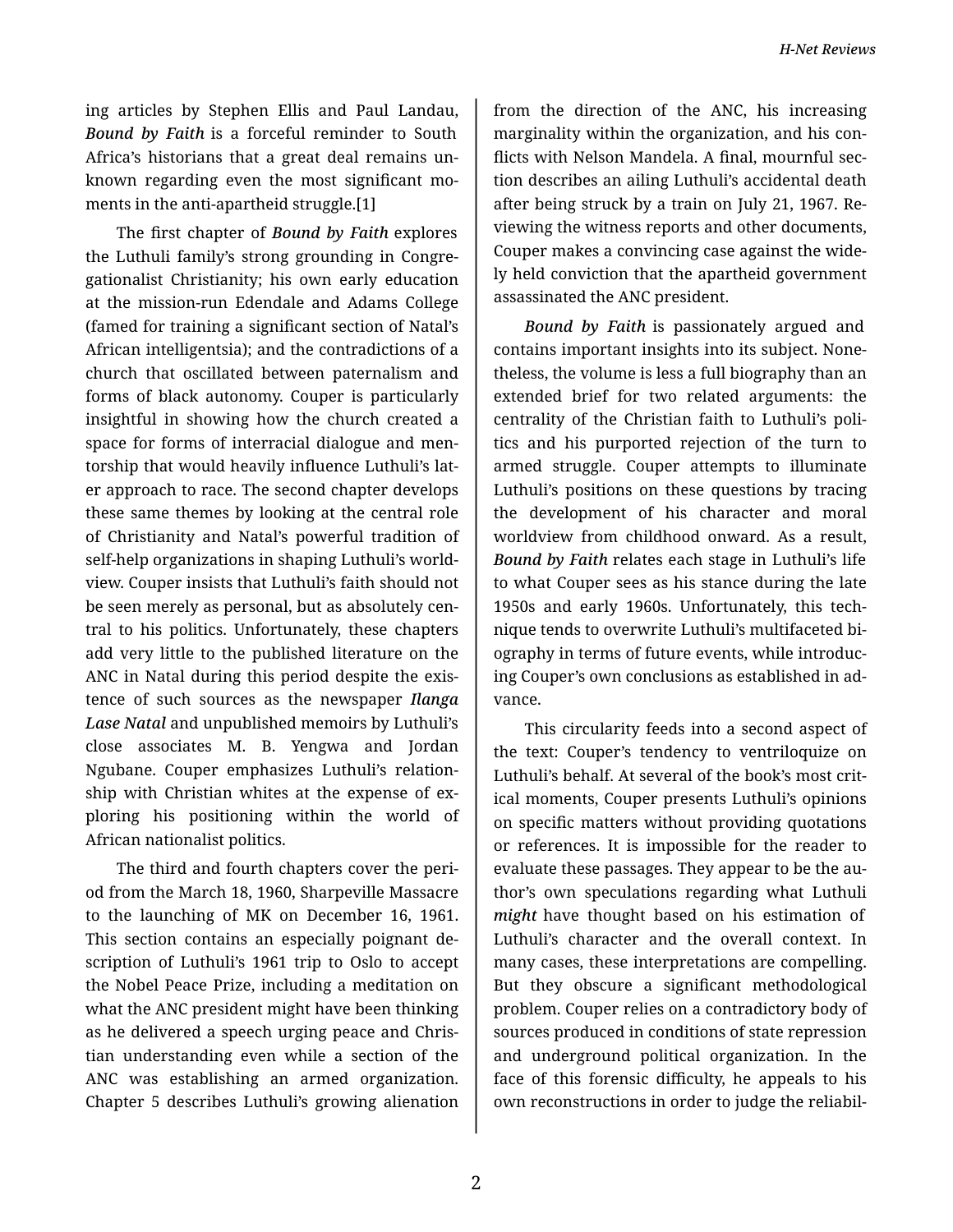ity of conflicting accounts. This approach does not necessarily invalidate Couper's broader con‐ tentions, but it does make it difficult to untangle the evidence and judge it on its own terms.

There is another dimension to Couper's han‐ dling of archival materials that merits some dis‐ cussion. In his introduction, Couper positions himself as a scholarly historian who relies on the documentary record in order to critique the ANC's nationalist mythology. However, the divide be‐ tween evidence and myth is not nearly as clear as he supposes. During the period of struggle and in power, the ANC (like every other political organi‐ zation in existence) has produced self-serving "us‐ able histories" that simplify and distort past events while marginalizing perspectives contrary to the prevailing line of the organization. Couper aptly critiques several instances of this practice. But the ANC is not, and has never been, a homoge‐ neous organization, and its members often voice sharply contrasting versions of the organization's history. Moreover, some of the Congress Alliance figures whose previously available accounts Couper rejects, like Ismail Meer, Billy Nair, or Zuma, were politically active in Natal during the years in question and either knew Luthuli well or were trained by his close comrades. How and why they came to see Luthuli in a certain way should be of tremendous interest to a biographer. Yet Couper forecloses such questions by dismissing their evidence in favor of "credible" testimony by liberal and Christian whites (or ex-Congress mem‐ bers like Rowley Arenstein) whose views parallel his own. Not once does he suggest that liberal Christians might have had their own interests in representing Luthuli in a particular fashion, or that Luthuli--as an experienced and canny politi‐ cian--may have tailored his position for different audiences. This bias is further reinforced by the fact that Couper did not conduct a single inter‐ view with an ANC member who worked with Luthuli, although he does footnote discussions

with liberals like Jean Hill and the ordained min‐ ister Edward Hawley.

Couper's argument regarding the turn to armed struggle rests on his interpretation of two meetings that occurred in Natal during July 1961. In *Long Walk to Freedom*, Mandela establishes that Luthuli was present at these gatherings--in‐ deed, they were held in Stanger so that he could attend--and suggests that, after an exhaustive dis‐ cussion, the ANC president "ultimately agreed that a military campaign was inevitable."[2] If Couper can demonstrate that Luthuli did not come to this conclusion, he can then proceed to represent the ANC president's subsequent public statements in support of nonviolence as a dis‐ avowal of the ANC's new course (rather than, for example, a defensive strategy in the wake of state repression). Couper's interpretation of these de‐ bates relies almost entirely on the material pre‐ sented in Mandela's account, but he disputes Man‐ dela's version of events by highlighting alleged in‐ consistencies. This approach requires that Couper discredit corroborating sources by showing that they derive from Mandela's autobiography. He therefore rejects the version presented in Meer's *A Fortunate Man* (2003) solely on the basis of the fact that Mandela wrote the introduction.[3]

However, another witness supports Mandela. Couper quotes ANC member Yengwa's unpub‐ lished 1976 autobiography in an earlier section of *Bound by Faith* but then overlooks its relevance for evaluating Luthuli's position at the Stanger meetings. Yengwa was one of the ANC youth lead‐ ers who supported Luthuli against A. W. G. Cham‐ pion in 1951. He often acted as Luthuli's secretary and travelled with him to accept the Nobel Peace Prize in 1961. Since Yengwa was critical of the turn to armed struggle, his testimony carries par‐ ticular weight. Yengwa states clearly: "Some of us were still sceptical about the use of violence, in‐ cluding Chief Luthuli, on the grounds that the people had yet to be consulted and we would not be seen to be democratic in changing without con‐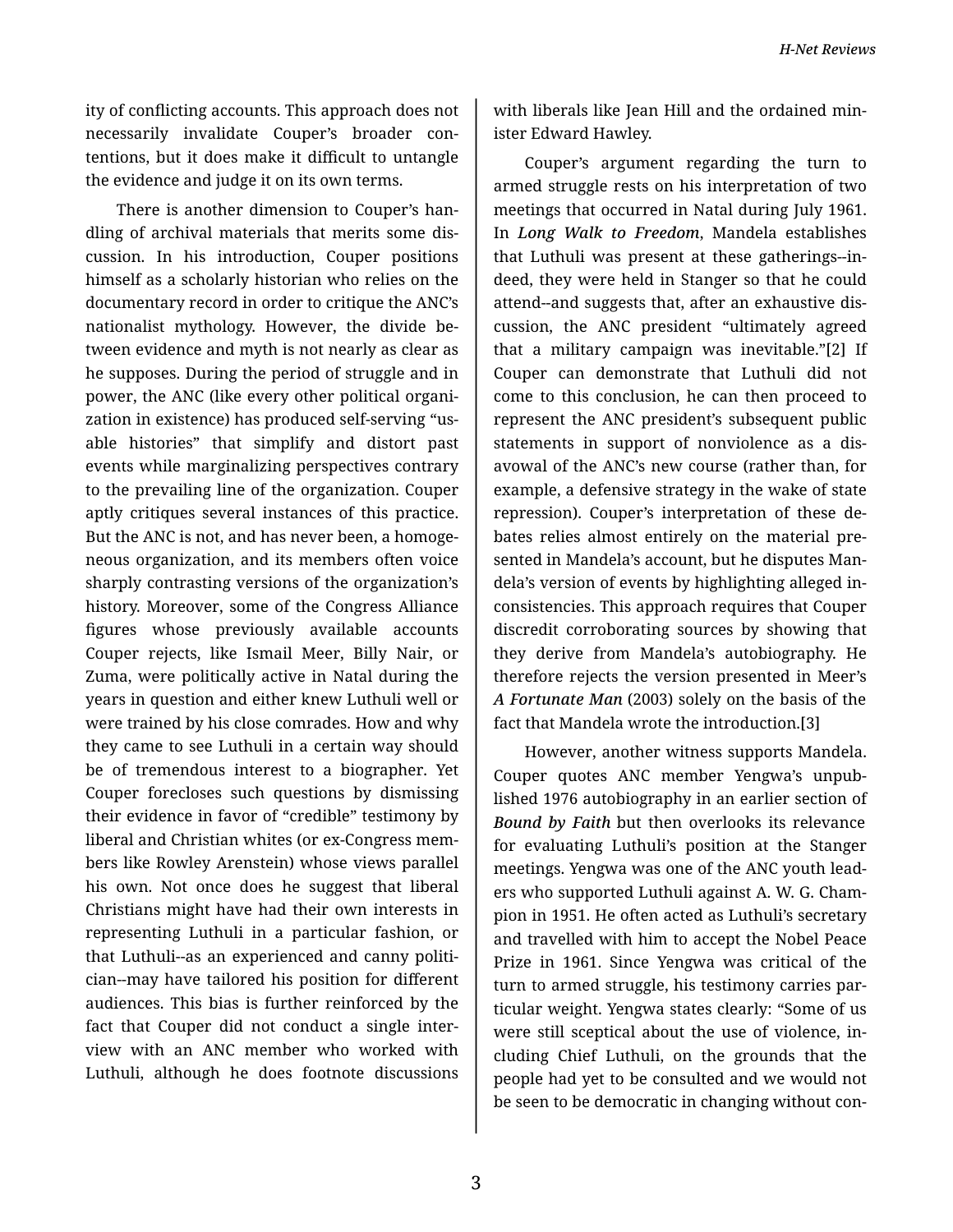sultation from one policy to another. But *we* had to accept the logic" (p. 113, emphasis added). Couper also passes over sources that suggest Luthuli's views may have shifted in the aftermath of the Natal meetings. Although he quotes Curnick Ndlovo's South African Democracy Education Trust (SADET) interview with respect to Luthuli's leadership style, he never discusses Ndlovo's claim in the same interview that Luthuli did not oppose the "feeling" of the leaflet announcing MK's launch.[4] Based on his own reconstruction of the Natal meeting, Couper dismisses testimony by one of Luthuli's contacts in Norway that indi‐ cates that "notwithstanding his own feelings, [Luthuli] had felt bound at a meeting with the ANC's leaders some months earlier to accept a de‐ cision to embark on sabotage" (p. 136). This amounts to a selective use of evidence.

Despite Couper's assertions of objectivity, his aims are clearly political as well as historiographi‐ cal. *Bound by Faith* attempts to demonstrate that a Christian, nonviolent approach could have achieved the peaceful social transformation of South Africa. To this end, Couper resuscitates an old South African liberal argument to the effect that the turn to armed struggle foreclosed signifi‐ cant opportunities for legal opposition to the regime and provided the state with a justification for repressing oppositional forces, thus artificially extending the life of apartheid. It is possible to make a counterfactual case that space continued to exist for an open protest movement after the Sharpeville Massacre and the banning of the lib‐ eration organizations. Couper points to Mandela's premature decision to call off the 1961 general strike in order to buttress this argument. Unfortu‐ nately, Couper advances a series of hypothetical propositions until he reaches the rather astonish‐ ing conclusion that Luthuli could have achieved the presidency of South Africa in the late 1950s on the basis of his "immense popularity outside the black community" (p. 81). By this point, Couper's agenda has outstripped the sources.

What then should we make of Luthuli's views on the inauguration of sabotage? Reading *Bound by Faith* in tandem with other recent contribu‐ tions, like research by SADET, Ellis, and Landau, the following picture emerges. By the late 1950s, significant forces within and outside of the ANC had begun to move toward some form of insur‐ rectionary activity. Recognizing the volatility of the situation, several factions within the ANC and Communist Party, including Mandela's "Sophia‐ town Group," began to prepare for the eventuality of armed struggle, motivated in part by fear over the consequences of popular violence erupting outside of political direction. Some senior ANC members--most notably, Luthuli and Moses Kotane (one of the most respected leaders in the Congress Alliance at the time)--opposed this new course. Luthuli still believed that militant, nonvio‐ lent protest could convince white South Africans to reject the Nationalist regime. Because of his banning and residency in Natal, Luthuli had long been marginal to the day-to-day administration of the ANC. Mandela's group and others connected to the Communist Party took advantage of this fact in laying the groundwork for the ANC's new direction. In June 1961, Mandela convinced Kotane to allow him to raise the question of armed struggle in the ANC National Executive Committee.

During two evenings of discussion within and then between the ANC and Indian Congress, Luthuli forcefully raised his concerns. After ex‐ haustive consultation, the Congress leadership ar‐ rived at a compromise allowing the formation of an armed organization, distinct but accountable to ANC leadership, while continuing other forms of political activity. Separate and reliable accounts indicate that Luthuli assented to this course of ac‐ tion along with the rest of the ANC leadership. In‐ deed, Mandela claims that Luthuli himself pro‐ posed the consensus position that led to the cre‐ ation of MK, a suggestion that sits ill at ease with the image of Luthuli passively acceding to a virtu‐ al inevitability. However, Luthuli was surprised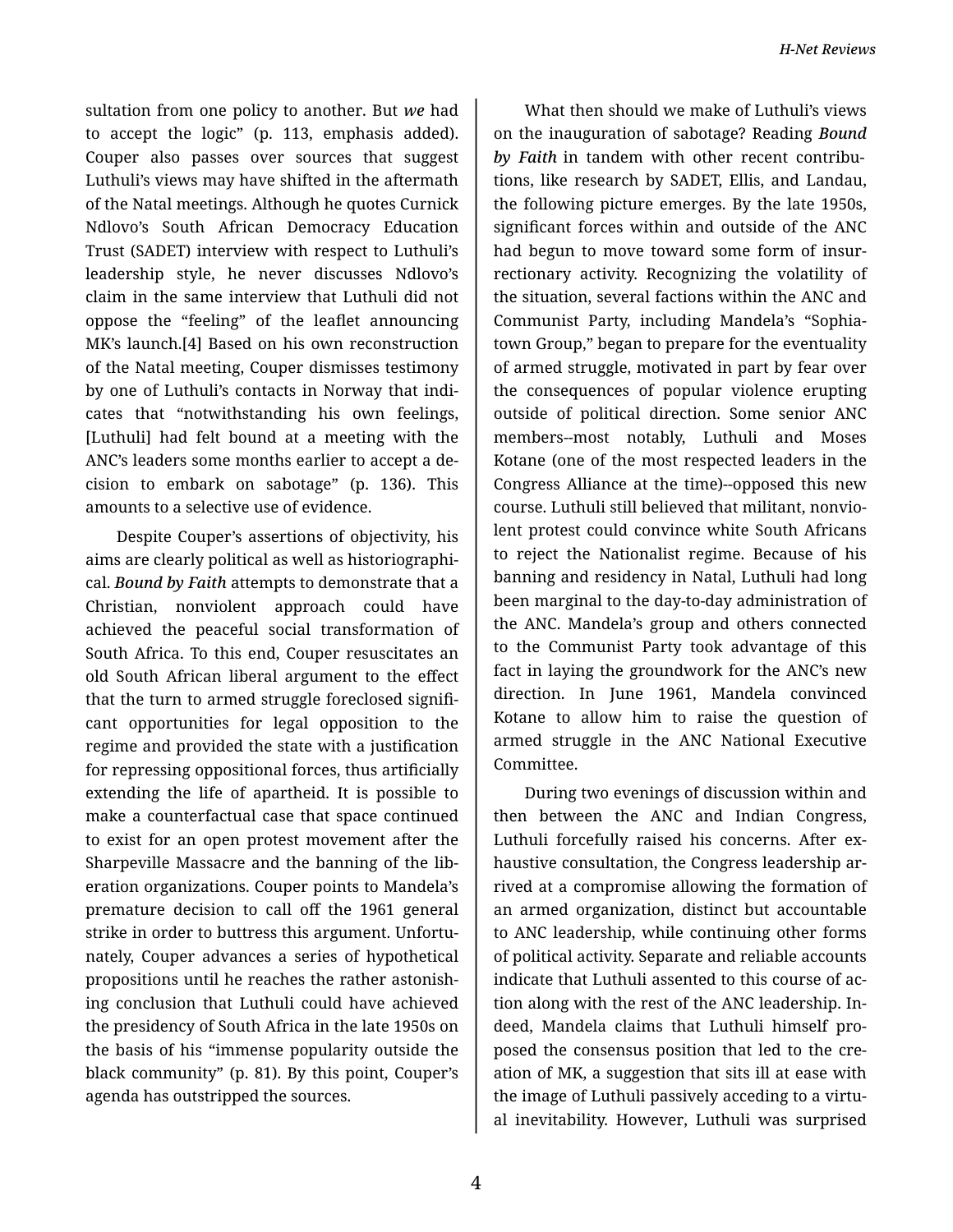by the timing of MK's launch, and Couper assem‐ bles a compelling body of circumstantial evidence indicating that Mandela and Luthuli argued over this question in January 1962. Luthuli still be‐ lieved in the potential efficacy of civil disobedi‐ ence, and his continued advocacy of this path eventually led to his sanction by the ANC Joint Ex‐ ecutive Committee in March 1962. By this point, the de facto policy of the ANC had changed.

While this picture is more complicated than some existing narratives, it does not necessarily support the contention that Luthuli opposed the campaign of sabotage after the 1961 Natal meet‐ ings. It seems likely that he accepted the decision to establish an organization for the purpose of armed struggle although his personal feelings on the matter were conflicted. But Luthuli almost certainly disagreed with the abandonment of non‐ violent resistance by the ANC. *Bound by Faith* is conclusive on this point. Along with other senior ANC leaders, he was also angered and worried by the initial failures of MK. Nonetheless, Luthuli never repudiated MK and, perhaps more signifi‐ cant, he remained the ANC's president during and after the organization's turn to violence. Despite simplifications and elisions, the ANC does seem to be correct in claiming that Luthuli "stayed the course." In the end, Luthuli's commitment to the party was stronger than his reservations concern‐ ing its new direction. He did not, for example, fol‐ low some Natal figures and leave the ANC for the Liberal Party.

The full significance of this revised account, however, depends on the way that one interprets the political context of the early 1960s. If the con‐ tinuation of legal struggle not only was feasible, but also could have potentially succeeded in shift‐ ing the political commitments of the majority of white South Africans, then Luthuli's stance was prescient. But the evidence supporting this coun‐ terfactual scenario is thin. In reality, almost a decade of mass, nonviolent protest had failed to win any real concessions from the state. By the

late 1950s, the apartheid influx control and labor bureau apparatuses were in crisis, and the regime knew that it would have to crush urban African resistance in order to implement the large-scale forced removals necessary to shore up the system. White support had consolidated behind the Na‐ tionalist Party: the Progressive Party (whose tepid advocacy of a qualified franchise fell considerably short of the ANC's demands) received a mere 8.6 percent of the vote in October 1961. Elements within and outside of the ANC had already begun to prepare for armed revolt.

Confronting this situation, Luthuli--a man of tremendous courage and integrity--continued to appeal to the conscience of white South Africa and interracial Christian fellowship. Read in this light, his story embodies the failure of the ANC's policies during the 1950s, and the tremendous dif‐ ficulties that a section of Congress leadership had in reorienting to the post-Sharpeville era. Couper sets out to vindicate a truly extraordinary figure. He does so with evident devotion. But the genre of great man history often inverts itself, producing the opposite of its intended effect. There is some‐ thing genuinely tragic about Luthuli's continued belief in the possibility of white moral awakening as the Nationalist Party entrenched its grip on power.

## Notes

[1]. See especially Bernard Magubane, Philip Bonner, Jabulani Sithole, Peter Delius, Janet Cher‐ ry, Pat Gibbs, and Thozama April, "The Turn to Armed Struggle," in *The Road to Democracy in South Africa: Volume 1 (1960–70)*, by South African Democracy Education Trust (SADET) (Cape Town: Zebra Press, 2004), 53–145; Stephen Ellis, "The Genesis of the ANC's Armed Struggle in South Africa 1948–1961," *Journal of Southern African Studies* 37, no. 4 (2011): 657-676; and Paul Landau, "The ANC, MK, and 'The Turn to Violence' (1960–1962)," *South African Historical Journal* 64, no. 3 (2012): 538-563.